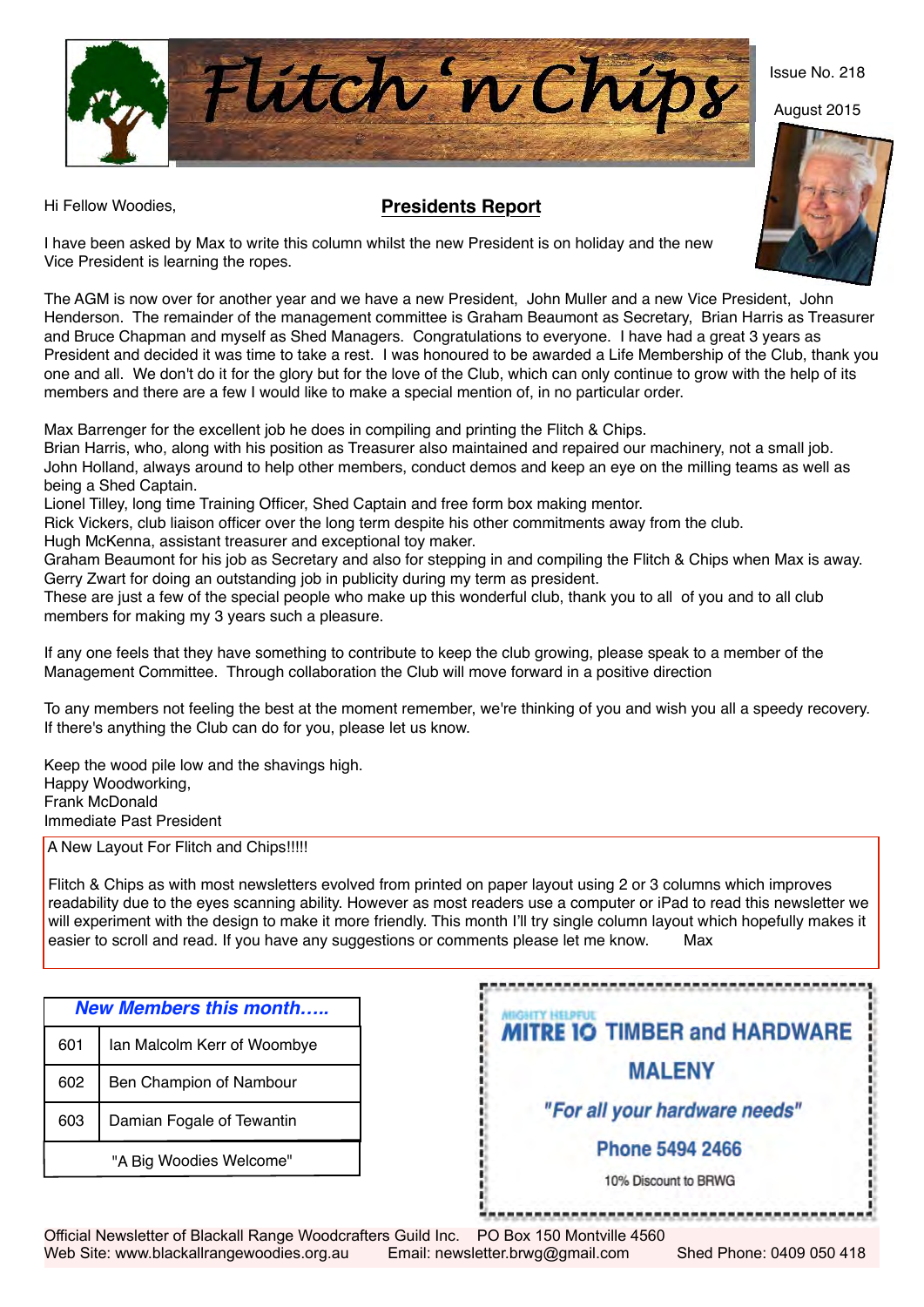In the grounds of Blarney Castle - Ireland



This unusually shaped Western Red Cedar (Thuja plicata) is one of<br>the most photographed trees on our estate due to its strong 'arms either sid

The *Thuja plicata* is a fast growing tree with many visitors surprised<br>to learn this example is only about one hundred years old. Indigenous<br>to North America, they were introduced to Britain and Ireland in 1853<br>by William

They can reach a height of 40 metres/140 feet, so our 'big tree' may<br>still have a few birthdays left to celebrate.

boint that should be noted is that many visitors believe the tree<br>omehow forced or trained into the shape it has become – this is<br>e and the unusual shape of the tree is totally natural.



The Gate Keepers at work.....



#### **Gary & Cheryle Campbell**

• Comper Trailers • Vehicle Interiors • Furniture Upholstery • Boat & 4WD Canopies

Unit 7 / 47 Beerwah Parade, Beerwah 4519 Queensland



# ALL ABRASIVES **INDUSTRIAL ABRASIVES SUPPLIER**



**DAVID BLACK PROPRIETOR** 

VORTON



Phone: (07) 5443 9211 Phone: (07) 5443 9527 Mobile: 0413 945 798 (07) 5443 5714 Fax: 4/20 Kayleigh Drive Maroochydore Qld 4558



24 hour Fast Glass Replacement

Mobile: 0427 943 733 Phone: 5494 3733 Fax: 5494 3473 6 Lawyer Street, Maleny

 $\overline{2}$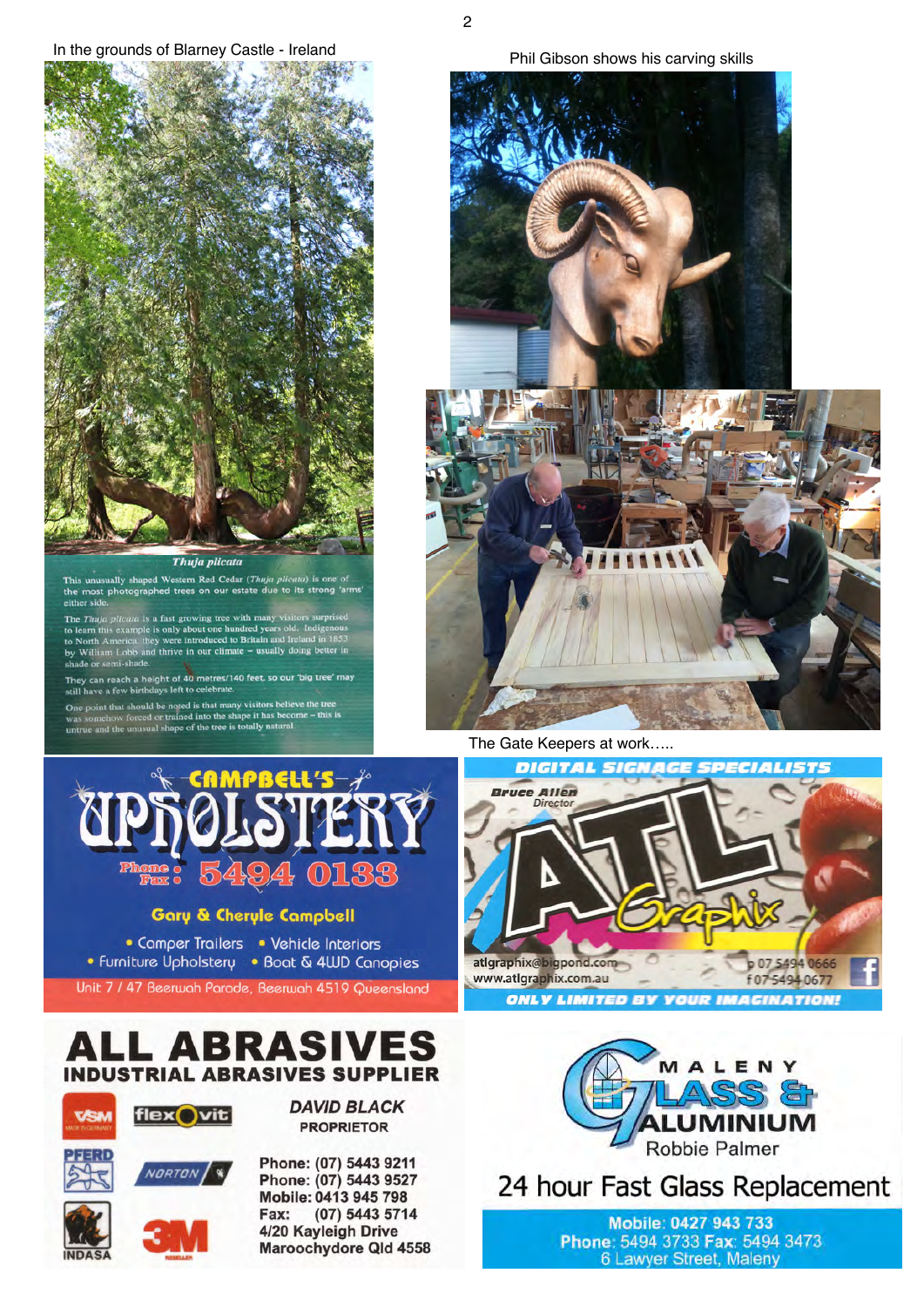By Warne Wilson

**A router** is a very versatile tool in the Woodies armoury and the innovative woody is forever finding new tasks for it. Have you ever tried to use a router to cut a bed for a piece of veneer, perhaps for an arty decoration or a banded edge on a jewelry box? You would have found it almost impossible to set the depth exactly to bring your veneer flush with the surface. Routers have various knobs and levers, some of them spring loaded, which will try your patience when trying to set the depth for perhaps a millimetre thick veneer or mother of pearl inlay.

The trick is to set the depth to dead zero on a flat surface, tighten the depth control lever, then invert the router, release the depth stop rod, insert the piece of inlay between it and the stop and tighten the rod.

Stand the router right way up again on a level piece of scrap, release the depth control lever, plunge cut, and tighten the depth control lever. The router will cut to the thickness of the inlay – no measurements, no numbers and absolutely exact !

> Safety Notes By Warne Wilson and Dave Banister



Firstly, a reminder to all members: Due to continuing problems with the drum sander, mainly due to the sanding of unsuitable wood, sanding glue lines and other causes, a key lock has been fitted. If you wish to use the drum sander, just ask the Shed Captain…..he will happily check your timber and unlock the machine for you.

**Safety on the lathe:** Whenever you're working on a lathe, please use a Perspex safety mask – the masks are provided for your use. When chucking a piece of wood, particularly an irregular piece, make sure it is as secure as possible and the tool rest is tight and in the right position. Start the lathe at slow speed, let it run for a few turns then give the tail stock live centre an extra tighten, not too much, enough to make sure it is bedded in properly and don't forget the little clamping lever on the tailstock! A mistake many beginners make – understandably – is to try to start on an irregular piece at low speed; this leads to frightening bumping and jolting which can be avoided by increasing the speed a bit, probably about a quarter speed. At this point make sure the live centre is still secure and start cutting. Use a sharp tool, hold it firmly with one hand at the tool rest and the other at the end of the long handle (Remember lessons about leverage in school science classes?) and make light cuts. If you are not sure if your lathe tool needs a sharpen, ask the Shed Captain or any of the long term members, they will be pleased to be able to help you. When your piece of sculpture has emerged, be aware of sanding dust and wear a dust mask, wood dust is dangerous and can cause lung complaints. Some woods contain silica (Miners complaint) or fungi (Found in spalted wood), or allergy producing toxins. Please be aware of these things; use safety equipment; and have a great day!

### Maintenance Report

by Brian Harris

18/7 Bench Press Drill - A new keyed chuck has been fitted to the drill to enable easier tightening and loosening of the chuck. Cost \$76

5/8 A replacement bench drill press has been provided. Cost \$100

Big Boy Belt Sander - A new belt has been fitted. Cost \$15

The Jointer has been moved to a more suitable location together with the Drum Sander and Band Saw used for cutting blanks.

8/8 Dust extraction pipework has been rearranged to suit the repositioning of the Drum Sander and clean up hose.

Jointer - All 40 cutting inserts have been replaced with new ones so will cut well and give a good finish. Cost \$160.

12/8 15" Thicknesser - All 75 cutting inserts have been replaced with new ones. One insert was found to be shattered with fragments of what appeared to be a nail, within the machine. So please be aware when thicknessing timber. Cost \$307.50.

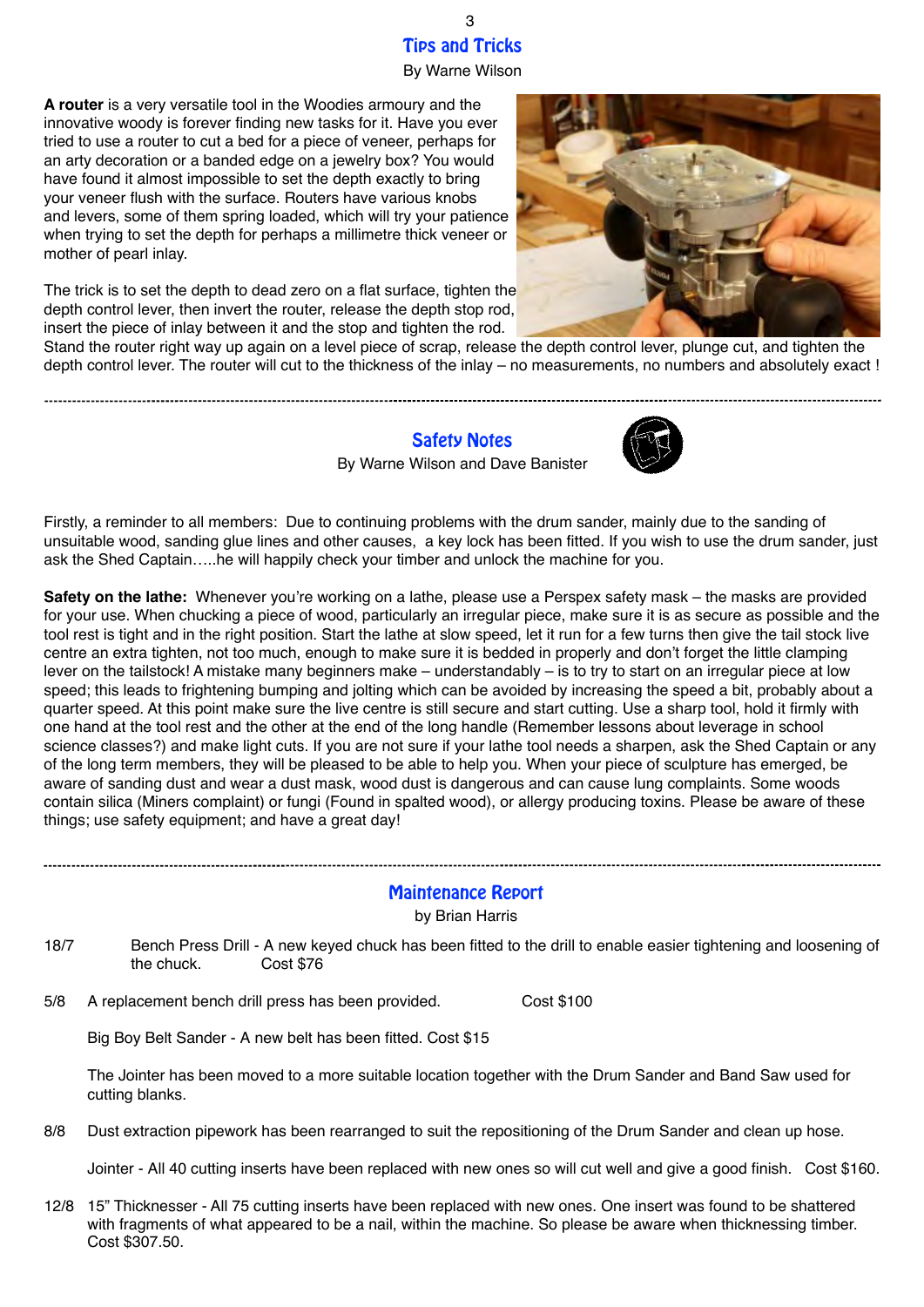#### MEET JAMES PARSONS – Member No 393

James is one of those quieter members seen occasionally at the Woodies and is, when he is there, an absolute delight to talk to. What we have learned about James over his time with us at the Woodies is that he has had an extraordinary career. For over 40 years, James has been a pilot for Qantas, flying domestically and internationally, while living on and working his farm near Tamworth. Now retired, he has shifted his skill from flying the big jets to flying gliders as a hobby, soaring like a bird, sensing the freedom of silent flying, challenging himself to mastering the thermals and currents in the sky. It takes a very disciplined person to achieve this.

James came to the Sunshine Coast in 2009, having retired from Qantas and after selling his farm. Hearing about the Woodies not long after he arrived, James joined the group in 2010 as he had always enjoyed constructing in wood and metal since childhood, and welcoming the chance to use the facilities. The Woodies provided the hospitality and welcome at the door that is unique, opening up the opportunity to meet with great people, many of whom possess much skill and knowledge which they are very happy to share.

Just a few shared thoughts, James for the members:

#### *As a Pilot with Qantas flying all those years in the most advanced Jumbo jets, what were the most memorable experiences you recall?*

I have some very vivid images in my mind of stunning skies with sunsets over the Pacific, after volcanoes had scattered dust into the atmosphere, beautiful moon-lit nights with towering cumulous clouds and weaving around them to keep the ride smooth while watching the amazing display of lightning all about as we made our way across India with the monsoon pushing up against the Himalayas. I still get a thrill looking out of the window and watching the earth with all its varied topography, cities and manmade infrastructure passing by. I also remember many characters amongst the crews and passengers as well as the unusual incidents that can occur for all of us when we travel to exotic places.

#### *Any strange or memorable (good) landings experienced in a 747?*

 The Jumbo is a lovely aircraft to fly without any bad habits. It has a lot of momentum, of course, so landing it well entailed setting up early on a stable final approach and continually making small adjustments to keep on track. We start rounding out quite high and the ground effect on the wings helps reduce the rate of descent and all my landings were as smooth as #@%\$#\*\*!!! Well almost!!!

Interesting places to land included the old airport at Kai Tack, Hong Kong, where we were low enough to check out the specials at the restaurants on approach as we came around the corner. Johannesburg is also interesting as it is over 5000 feet above sea level and requires a different technique to sea level airports. Tehran is similar. Los Angeles needed attention, as there were four parallel runways, all with traffic on them.

*You are an experienced glider pilot, now having your own glider and spending many long hours flying in thermals. What are the main differences between flying a glider and a Boeing 747 (except for the obvious absence of engines)?* 

#### A Jumbo is easier to get airborne. No towrope!

With an airliner you have a large support team that makes the whole operation work so well. On board there are at least 2 pilots and sometimes 4 to coordinate the task so it is a team effort with close cooperation and cross checks. The automatics do almost all of the flying and do it much better than us humans.

With the glider you are on your own and it's back to basics. It is all hand flying with many more minute by minute decisions to be made as you try to get the best out of the sky and the aircraft.

### *What is it about gliding that gives you the biggest buzz?*

One of the most frequent challenges in gliding is flying cross-country. To do it well on a difficult day and return to the home airport is satisfying. The additional enjoyment comes from being able to maintain a high ground speed and beat all those other suckers. Well maybe one or two of them in my case. We often get low when we are searching for lift and to be able to climb away after being down in the weeds brings a smile to my face. I fly out of Gympie and Kingaroy with Kingaroy being the better for cross-country flying because of the large paddocks for outlanding and the thermals are also better most of the time. Last December one of our members set an Australian record by flying over 1500kms in the day, from Kingaroy to Victoria.

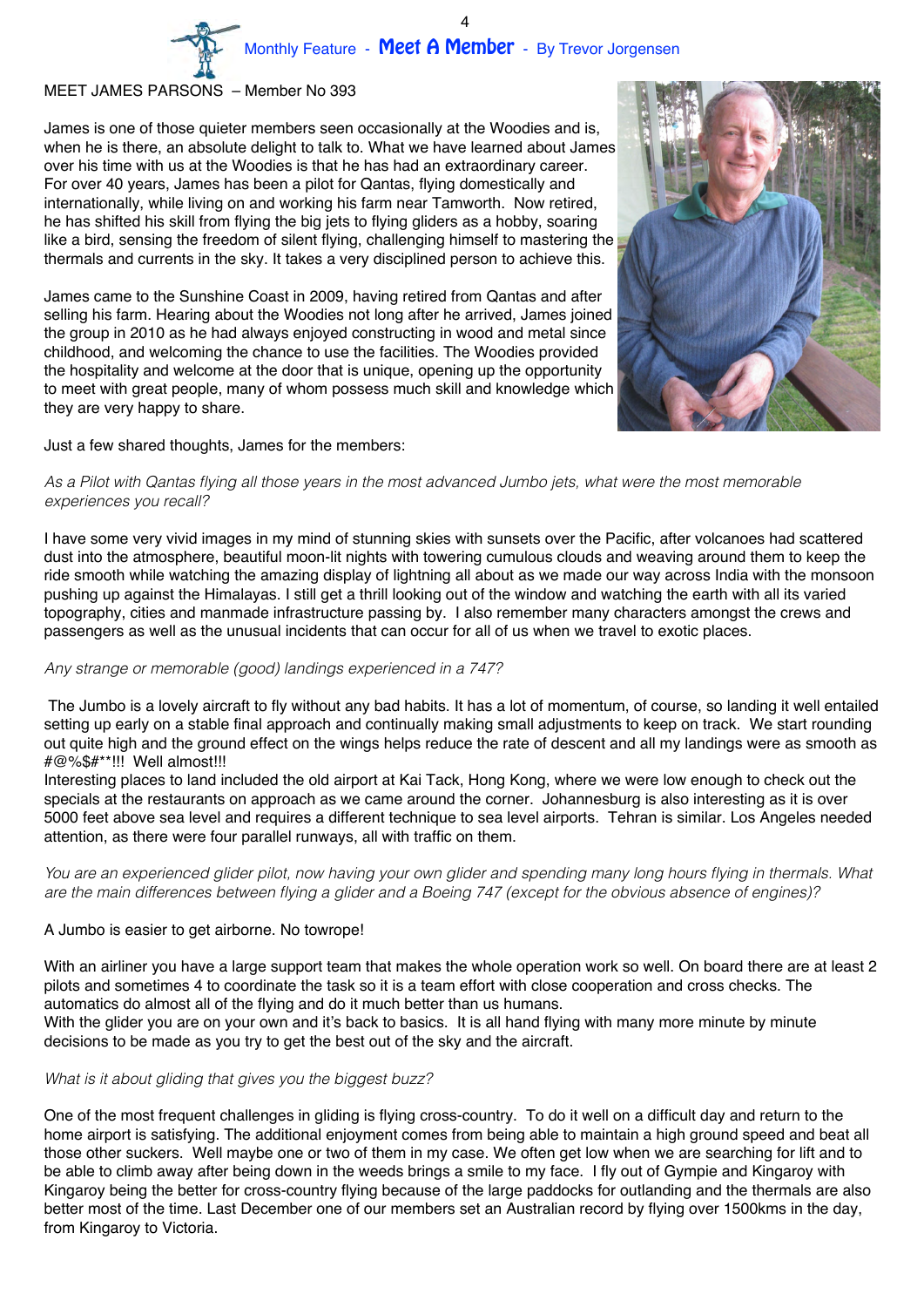#### Our Member Profile continues………

#### *Is learning to fly a glider difficult?*

We all have different aptitude for various tasks and if your finer motor skills and spatial awareness is good, gliding would not be difficult to master. However others struggle as with all activities.

*Some say they get a lot out of being a member of the Woodies? What is the most that you get out of being a member?*



The Woodies is a truly egalitarian organisation. I am very glad to see that it is open to both men and women, providing an equal opportunity for many to engage with others in a friendly and safe environment, while gaining woodworking skills along the way. There is such a wealth of knowledge amongst our members and it is shared with generosity and enthusiasm.

*What is a word that best describes you?*

Energetic and creative. But my girlfriend describes me as a good ………"woodworker."

*What do you read? And what gives you the inspiration?*

Historical novels. Straight history books, philosophy, and the Woodies Flitch & Chips.

#### *And who is your favourite author?*

I like Patrick O'Brian, who wrote about the Royal Navy in Napoleonic times. I`ve just finished Thomas Keneally`s "Commonwealth of Thieves" which covers the period when Arthur Phillip was the Governor of the colony. "Shantaram" by Gregory David Roberts I also enjoyed.

*What music do you like?*

Classical, jazz, and most other genres with the exception of heavy metal, and I can suffer some country.

#### *What makes you smile or laugh James?*

Laughter, as they say is a wonderful tonic. I laugh at word plays, puns, and satire, ridiculous farces and clever ridicule. I smile at children and people having joyful fun, dogs chasing their tails and many other happy events during the day.

*What is it that you most dislike?*

Ignorance and aggression and exploitation.

#### *What are your other hobbies and interests as well as woodworking?*

I enjoy bike riding and try to ride two or three times a week. I completed the last three annual Bike QLD rides of 10 days and 550 odd kms. Dancing is another pastime that gives me a lot of pleasure. Rock and Roll and Tango. I also spend a lot of time making stuff and playing around with art. Painting, mosaics, ceramics, anything that is going.

What is your philosophy on life or the greatest lesson life has taught you?

I am in this amazing dream with absolutely no idea how I got here, where I am going and why it is so. I accept that anything is possible about our existence but I don't believe that anyone knows absolutely. It is up to ourselves to decide what our attitude will be. Our transition can be joyful and rewarding and most people want to be good people if the world will allow them to be so. The attitudes I try to apply to all are respect, empathy and generosity, as long I am not taken advantage of. However doing that is nigh impossible but I think so long as we keep trying, mankind will keep improving. Be responsible for our own actions and thoughts.

#### *If you had the finances and the political position now, how could you, or would you, change Australia from what it is today?*

Education is the key to change. I would concentrate more on education of our young with arts, music and basic life skills such as knowledge of diet, health, financial skills and community service. Hopefully this would produce more balanced individuals, not only playing sport. This could flow onto adults as well.